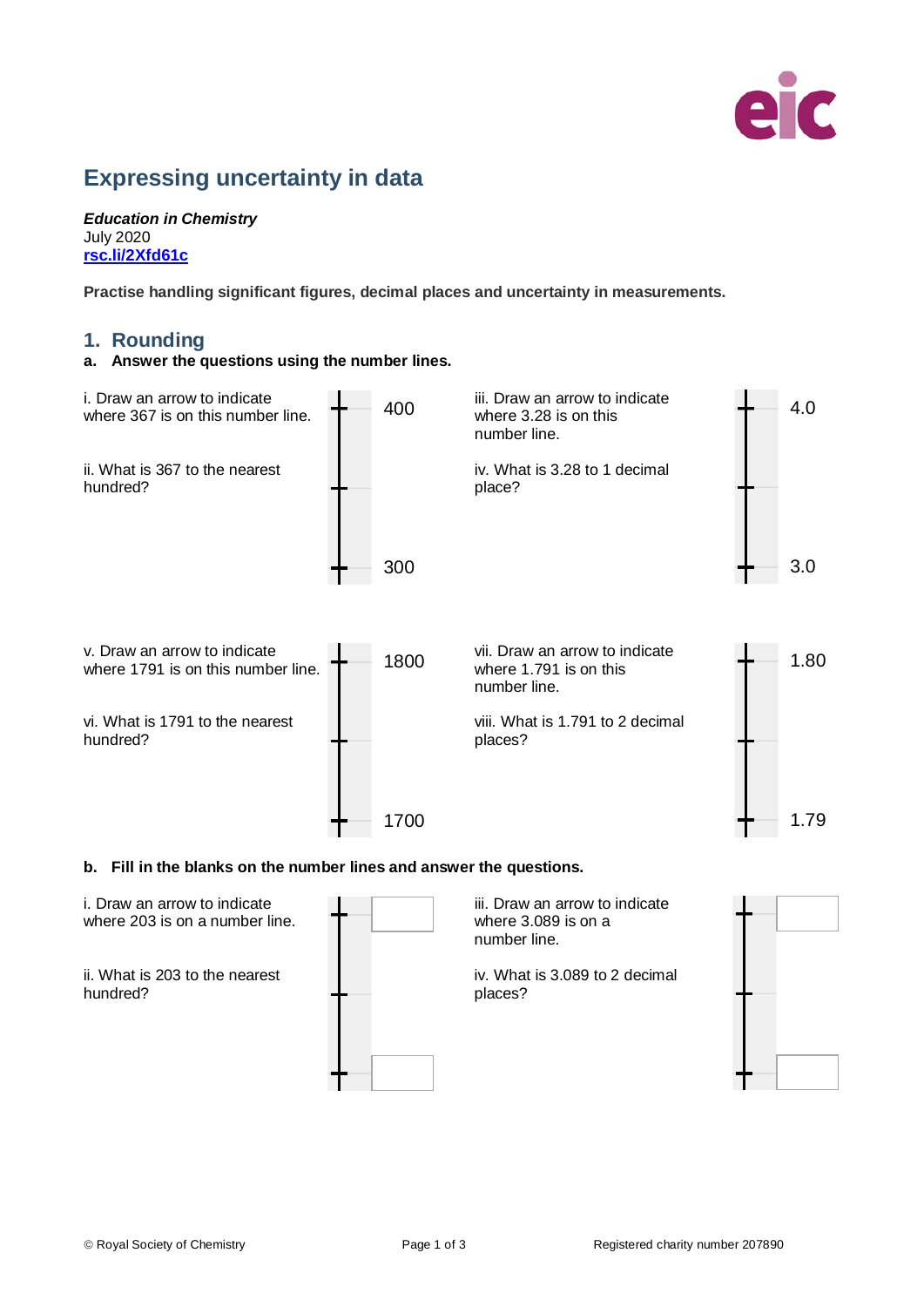#### **c. Circle the number that is the nearest 1000, 100 and 10 to the number mentioned in each question and indicate whether it is rounded up or down.**

ii. 4458

|       | nearest | nearest | nearest |       | nearest | nearest | nearest |
|-------|---------|---------|---------|-------|---------|---------|---------|
|       | 1000    | 100     | 10      |       | 1000    | 100     | 10      |
|       | 3000    | 2600    | 2530    |       | 5000    | 4500    | 4460    |
|       | 2000    | 2500    | 2520    |       | 4000    | 4400    | 4450    |
| up or |         |         |         | up or |         |         |         |
| down? |         |         |         | down? |         |         |         |

## **d. Circle the number that is the nearest integer, 0.1 and 0.01 and indicate whether it is rounded up or down.**

iii. 2.527

iv. 4.458

|                | nearest | nearest | nearest |
|----------------|---------|---------|---------|
|                | integer | 0.1     | 0.01    |
|                |         | 2.6     | 2.53    |
|                | 2       | 2.5     | 2.52    |
|                |         |         |         |
| up or<br>down? |         |         |         |

|       | nearest | nearest | nearest |
|-------|---------|---------|---------|
|       | integer | 0.1     | 0.01    |
|       |         | 4.5     | 4.46    |
|       |         | 14      | 4.45    |
| up or |         |         |         |
| down? |         |         |         |

**e. Insert the missing numbers so that the table looks like the ones above. Then, circle the number that is the nearest integer, 0.1 and 0.01 and indicate whether it is rounded up or down.**

i. 4.097

|                | nearest<br>integer | nearest<br>O 1 | nearest<br>0.01 |
|----------------|--------------------|----------------|-----------------|
|                |                    | 41             |                 |
|                |                    |                | 4.09            |
| up or<br>down? |                    |                |                 |

ii. 10.893

|       | nearest | nearest | nearest |
|-------|---------|---------|---------|
|       | integer | 0.1     | 0.01    |
|       |         | 10.9    |         |
|       |         |         | 10.89   |
| up or |         |         |         |
| down? |         |         |         |

# **2. Significant figures**

# **Circle the correct answer.**

| Round 34.59 to 1 significant figure<br>a. |                                          |           |            |            |  |  |  |
|-------------------------------------------|------------------------------------------|-----------|------------|------------|--|--|--|
| A: 34                                     | B: 30                                    | C: 35     | D: 3       | E: 34.5    |  |  |  |
|                                           |                                          |           |            |            |  |  |  |
| b.                                        | Round 35,683 to 1 significant figure     |           |            |            |  |  |  |
| A: 35683                                  | B: 30000                                 | C: 40000  | D: 3       | E: 4       |  |  |  |
|                                           |                                          |           |            |            |  |  |  |
|                                           | c. Round 76.984 to 3 significant figures |           |            |            |  |  |  |
| A: 77.0                                   | B: 76.9                                  | C: 76.984 | D: 77      | E: 76      |  |  |  |
|                                           |                                          |           |            |            |  |  |  |
| d. Round 0.003865 to 1 significant figure |                                          |           |            |            |  |  |  |
| A: 0                                      | B: 0.003                                 | C: 0.004  | D: 0.00387 | E: 1       |  |  |  |
|                                           |                                          |           |            |            |  |  |  |
| Round 0.003865 to 3 significant figures   |                                          |           |            |            |  |  |  |
| A: 0.00                                   | B: 0.003                                 | C: 0.004  | D: 0.00386 | E: 0.00387 |  |  |  |